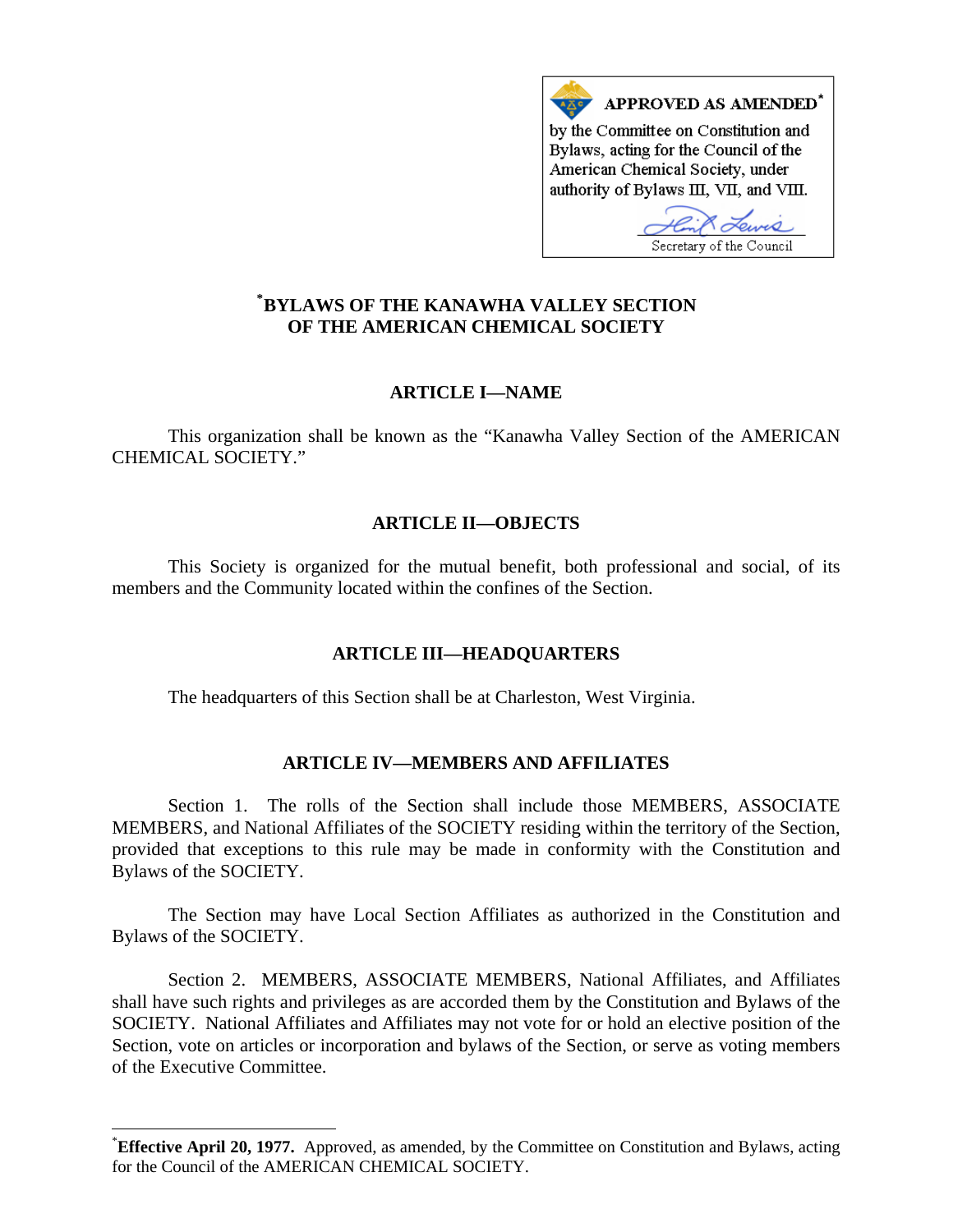#### **ARTICLE V—DUES**

Section 1. Local Section Affiliates shall pay three dollars (\$3.00), per annum, due on January 1. Members and National Affiliates shall pay two dollars (\$2.00), per annum due on January 1.

Section 2. No person shall be entitled to the privileges of a Local Section Affiliate who has not paid his dues by January 1st, at which time he shall be notified to that effect by the Secretary. If his dues are not paid before the following April 1st, his name shall be dropped from the Roll.

#### **ARTICLE VI—OFFICERS**

Section 1. The officers of this Section shall be a Chair, a Chair-Elect, a Secretary, a Treasurer, the Councilors and the Alternate Councilors to which the Section is entitled by the Constitution and Bylaws of the AMERICAN CHEMICAL SOCIETY. The holders of these offices must be MEMBERS of the National SOCIETY. The offices of Secretary and Treasurer may be combined.

Section 2. The Chair, or in his absence, the Chair-Elect, or in his absence, the Secretary shall preside at all meetings of the Section and of the Executive Committee.

Section 3. The Secretary shall keep a record of the proceedings of the Section, and of the Executive Committee; shall, in cooperation with the Executive Committee, make the regular required reports to the Executive Secretary; shall, under the direction of the Chair, issue notices to the members and affiliates of the Section, and to the Executive Committee; shall perform all other duties usual to his office or required by the Constitution and Bylaws of the SOCIETY.

He may be allowed necessary sums for clerical assistance and for expenses in connection with programs subject to review by the Executive Committee.

Section 4. The Treasurer shall have charge of all funds belonging to the Section, and shall make all disbursements, provided, however, that all bills shall be approved by the Chair or the Chair-Elect before payment; shall make the regularly required reports to the Executive Director; shall make a report to the Section at the First Meeting in January showing all financial transactions for the past year, and at the last meeting during his term of office.

## **ARTICLE VII—COMMITTEES**

Section 1. There shall be six (6) standing committees known respectively as the Executive Committee, Membership Committee, Program Committee, Publicity Committee, Policy Committee, and Education Committee.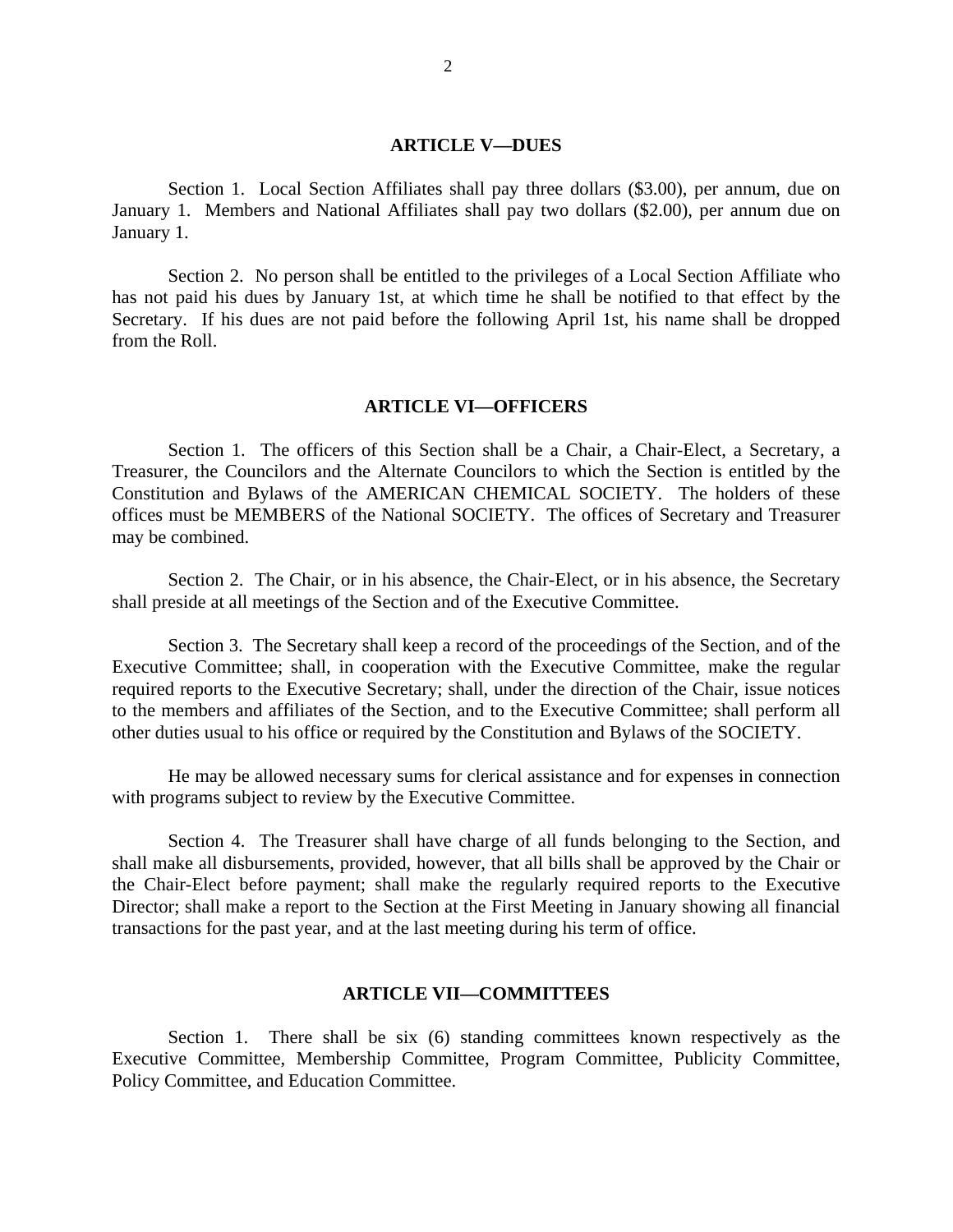The Executive Committee shall consist of the officers and of four (4) additional members each with the title of Director who shall be elected as provided in Bylaw No. 8.

The Membership Committee shall consist of at least three (3) members who shall be appointed by the Chair as soon after taking office as convenient and shall hold office until their successors are appointed. One Director as designated by the Chair shall serve as Chair of the Membership Committee.

The Chair-Elect shall serve as Chair of the Program Committee. The Program Committee shall consist of at least two (2) additional members who shall be appointed by the Chair of the Section. It shall be the function of this Committee to make any and all necessary arrangements for programs for the meetings and for all necessary accommodations and facilities for the meetings.

One Director, as designated by the Chair, shall serve as Chair of the Publicity Committee. Additional members shall be appointed by the Chair of the Section as needed. It shall be the function of this Committee to arrange newspaper, radio, and other public announcements concerning the activities of the Section.

One Director shall serve as Chair of the Policy Committee. The additional membership of the Committee shall include the Chair of the Section, the Councilors of the Section, and Alternate Councilors of the Section elected by the Section. The Secretary of the Section shall be an ex officio member. It shall be the function of this Committee to report to the Membership of the Section on any proposed changes of policy.

One Director shall serve as Chair of the Education Committee. The additional membership of the Committee shall be appointed by the Chair of the Section as needed. It shall be the function of this Committee to engage in and operate programs that can be construed of as being within the scope of chemical and scientific education, whether at the public school, college and university, professional-continuation, or lay levels.

Section 2. The Executive Committee shall pass on all bills; examine the books, vouchers, and report of the Treasurer, and report on the same at the next meeting.

This Committee shall meet at least four times a year at the call of the Chair.

## **ARTICLE VIII—OFFICERS**

The Chair-Elect, Secretary, Treasurer, and Directors shall be elected by ballot, which may be conducted by mail at the discretion of the Executive Committee; otherwise they shall be elected at the first meeting in November. Councilors and Alternate Councilors shall be elected by a mail ballot of the members of the Section. They shall take office on January 1. The Chair-Elect shall succeed to the office of Chair at the expiration of the Chair's term of office, or to fill a vacancy in the office of Chair during the Chair-Elect's term of office. Directors and all officers except Councilors and Alternate Councilors shall hold office for one (1) year or until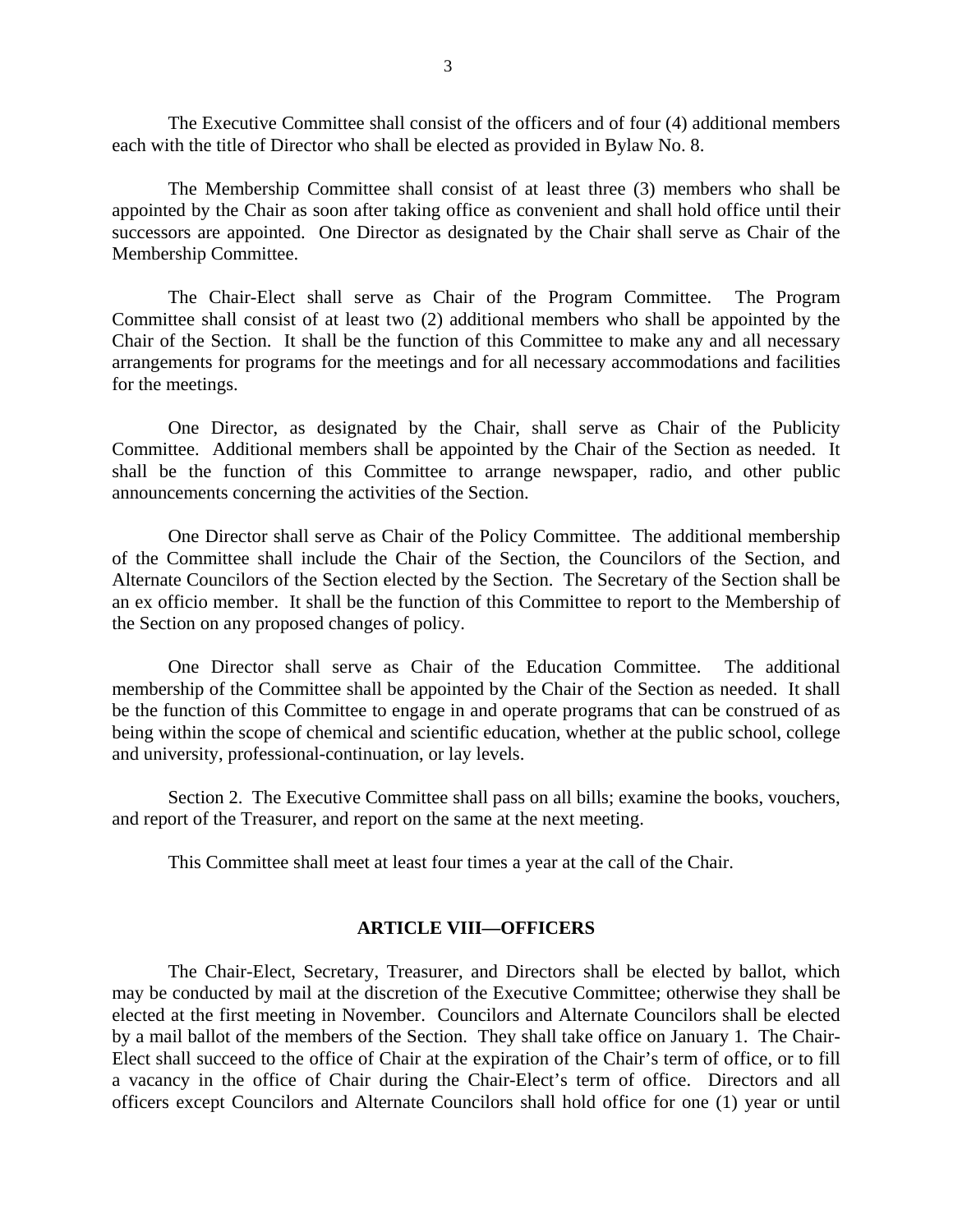their successors are duly chosen and take office. Councilors and Alternate Councilors shall serve for three (3) years and shall be elected in such a way as to provide rotation.

Within one month of taking office, the Chair shall appoint a Nominating Committee consisting of at least three (3) members, who shall report to the Secretary at least ten (10) days before the first meeting in October, their choice of candidates for Officers, Directors, Councilors, and Alternate Councilors. This list of candidates shall be presented to the members by the Secretary at the first meeting in October. Additional nominations may be made from the floor at this time, and no subsequent additions shall be made to the ballot.

Should a vacancy occur in any office during the year, except that of Chair, the Executive Committee shall appoint some member to fill said office until the next regular election, at which time the Section shall choose a member to fill out the unexpired term, if any.

If any Councilor is unable to be present at the regular meeting of the Council of the SOCIETY, he shall notify the Chair through the Secretary at least four (4) weeks before the date of the Council Meeting, of such probable absence, to give the Executive Committee time to appoint one of the elected alternates.

### **ARTICLE IX—ELECTION OF LOCAL SECTION AFFILIATES**

Section 1. All applicants for Local Section Affiliate status must be accompanied by the annual dues, and shall be submitted to the Membership Committee for approval. Applications recommended by the Membership Committee shall be balloted on by the Section at any regular meeting, a two-thirds (2/3) vote of the members present being necessary for election.

Section 2. Any former Local Section Affiliate whose privileges have lapsed for more than one (1) year, may be reinstated by paying one (1) year's dues in arrears, and one (1) year's dues in advance.

### **ARTICLE X—MEETINGS**

There shall be a regular meeting once each month except the months of June, July, August, and September. The meetings of the Section shall be held at such places as ordered by the Executive Committee.

### **ARTICLE XI—QUORUM**

Five percent of the membership shall constitute a quorum for the transaction of business at any meeting of the Local Section.

#### **ARTICLE XII—AMENDMENTS**